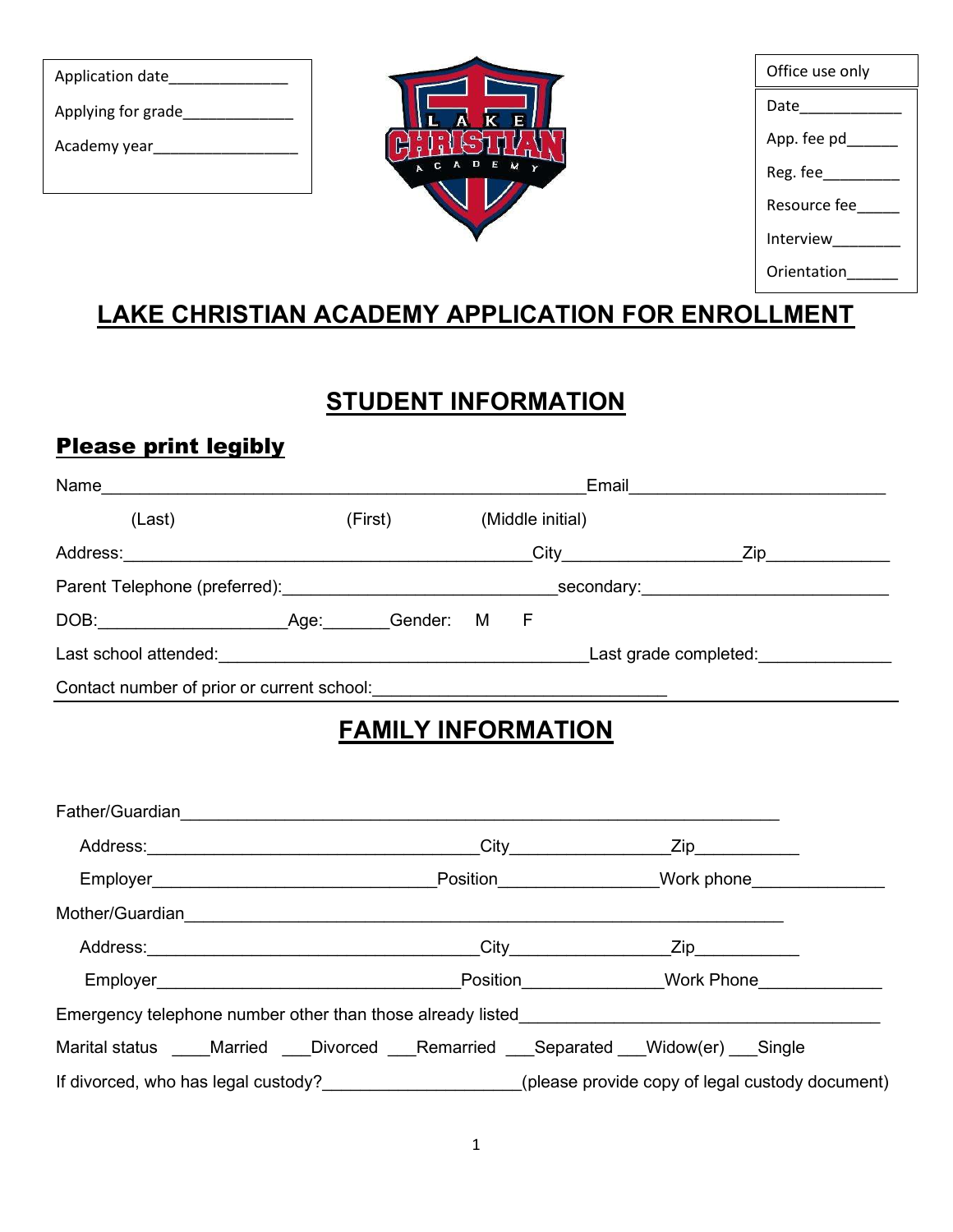Please list all siblings currently living in the home

| Age |
|-----|
| Age |
| Age |
| Age |

Please indicate academic level of student's previous work: \_\_\_Excellent \_\_\_ Good \_\_\_Average \_\_\_ Poor

| Please select all that apply: | Discipline Issues | Learning disabilities ___.∟. |  | _Repeated grades |
|-------------------------------|-------------------|------------------------------|--|------------------|
|-------------------------------|-------------------|------------------------------|--|------------------|

 $\mathcal{L}_\mathcal{L} = \mathcal{L}_\mathcal{L} = \mathcal{L}_\mathcal{L} = \mathcal{L}_\mathcal{L} = \mathcal{L}_\mathcal{L} = \mathcal{L}_\mathcal{L} = \mathcal{L}_\mathcal{L} = \mathcal{L}_\mathcal{L} = \mathcal{L}_\mathcal{L} = \mathcal{L}_\mathcal{L} = \mathcal{L}_\mathcal{L} = \mathcal{L}_\mathcal{L} = \mathcal{L}_\mathcal{L} = \mathcal{L}_\mathcal{L} = \mathcal{L}_\mathcal{L} = \mathcal{L}_\mathcal{L} = \mathcal{L}_\mathcal{L}$  $\_$ 

 $\_$  ,  $\_$  ,  $\_$  ,  $\_$  ,  $\_$  ,  $\_$  ,  $\_$  ,  $\_$  ,  $\_$  ,  $\_$  ,  $\_$  ,  $\_$  ,  $\_$  ,  $\_$  ,  $\_$  ,  $\_$  ,  $\_$  ,  $\_$  ,  $\_$  ,  $\_$  ,  $\_$  ,  $\_$  ,  $\_$  ,  $\_$  ,  $\_$  ,  $\_$  ,  $\_$  ,  $\_$  ,  $\_$  ,  $\_$  ,  $\_$  ,  $\_$  ,  $\_$  ,  $\_$  ,  $\_$  ,  $\_$  ,  $\_$  ,

Does the applicant have any mental, emotional or physical handicaps that may affect his/her activities or progress that should be known? If yes, please explain

#### MEDICAL INFORMATION

Does your child have any physical disabilities or allergies? If yes please explain\_\_\_\_\_\_\_\_\_\_\_\_\_\_\_\_\_\_\_\_\_\_\_\_\_\_\_\_\_\_\_\_\_\_\_\_\_\_\_\_\_\_\_\_\_\_\_\_\_\_\_\_\_\_\_\_\_\_\_\_\_\_\_\_\_\_\_\_\_\_\_\_\_\_\_\_\_\_\_\_\_\_

| Are there any diagnosed learning disabilities? If yes, please |
|---------------------------------------------------------------|
| explain                                                       |
|                                                               |

 $\_$ 

| Is the student on any medications? ___Yes ___No |  | If yes, please list medications (provide a separate |
|-------------------------------------------------|--|-----------------------------------------------------|
| medical plan if                                 |  |                                                     |
| necessary)                                      |  |                                                     |

### FINANCIAL INFORMATION

 $\_$  ,  $\_$  ,  $\_$  ,  $\_$  ,  $\_$  ,  $\_$  ,  $\_$  ,  $\_$  ,  $\_$  ,  $\_$  ,  $\_$  ,  $\_$  ,  $\_$  ,  $\_$  ,  $\_$  ,  $\_$  ,  $\_$  ,  $\_$  ,  $\_$  ,  $\_$  ,  $\_$  ,  $\_$  ,  $\_$  ,  $\_$  ,  $\_$  ,  $\_$  ,  $\_$  ,  $\_$  ,  $\_$  ,  $\_$  ,  $\_$  ,  $\_$  ,  $\_$  ,  $\_$  ,  $\_$  ,  $\_$  ,  $\_$  ,

Lake Christian Academy is tuition driven, its basic program dependent entirely upon student tuition and fees. Therefore, a financial commitment must be made for acceptance into the school. Tuition is due on the 1<sup>st</sup> of every month, with payment considered to be late on the 5<sup>th</sup> and a late fee applied at the rate of \$25. If any account is 2 months behind, the student will not be allowed to attend class until payment is made.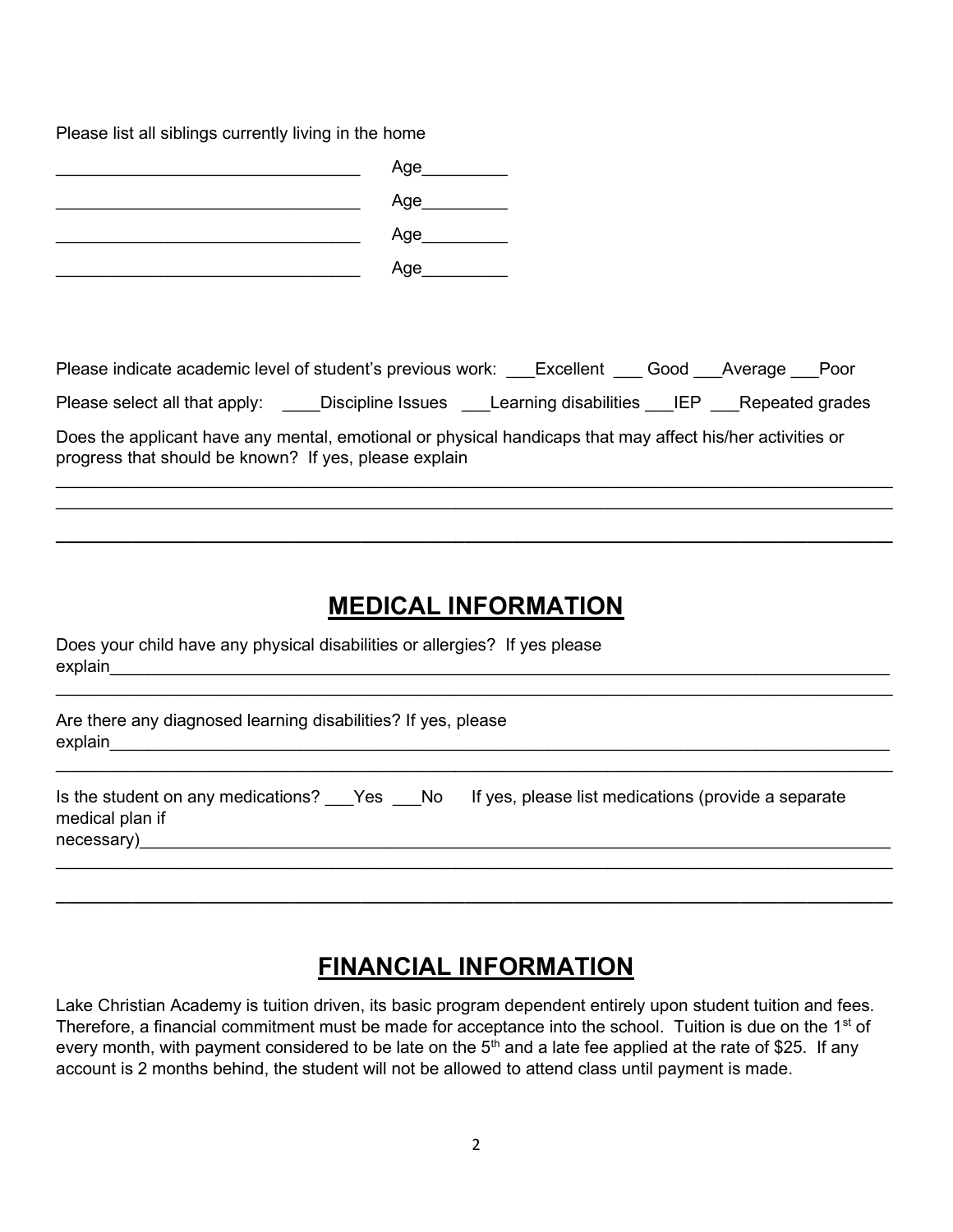#### **REFERENCES**

Please give three (3) references. Please include a former school teacher if possible

| (Name) | (email) | (Phone) |
|--------|---------|---------|
| (Name) | (email) | (Phone) |
| (Name) | (email) | (Phone) |

# RELIGIOUS INFORMATION

 $\_$  ,  $\_$  ,  $\_$  ,  $\_$  ,  $\_$  ,  $\_$  ,  $\_$  ,  $\_$  ,  $\_$  ,  $\_$  ,  $\_$  ,  $\_$  ,  $\_$  ,  $\_$  ,  $\_$  ,  $\_$  ,  $\_$  ,  $\_$  ,  $\_$  ,  $\_$  ,  $\_$  ,  $\_$  ,  $\_$  ,  $\_$  ,  $\_$  ,  $\_$  ,  $\_$  ,  $\_$  ,  $\_$  ,  $\_$  ,  $\_$  ,  $\_$  ,  $\_$  ,  $\_$  ,  $\_$  ,  $\_$  ,  $\_$  ,

|                                               |                                                                           | Pastor: _____________________ |
|-----------------------------------------------|---------------------------------------------------------------------------|-------------------------------|
| Phone:                                        | Email:                                                                    |                               |
| Please check here if you do not attend church |                                                                           |                               |
| Please check the appropriate answers:         |                                                                           |                               |
| Father, born-again Christian yes no           | Mother, born-again Christian ___ yes ___ no                               |                               |
|                                               | Has applicant (student) ever made a profession of faith in Christ? yes no |                               |
|                                               | Family Church Attendance: Regular  Occasional  Seldom  Never              |                               |

\*The above answers do not necessarily qualify or disqualify the student's acceptance to LCA.